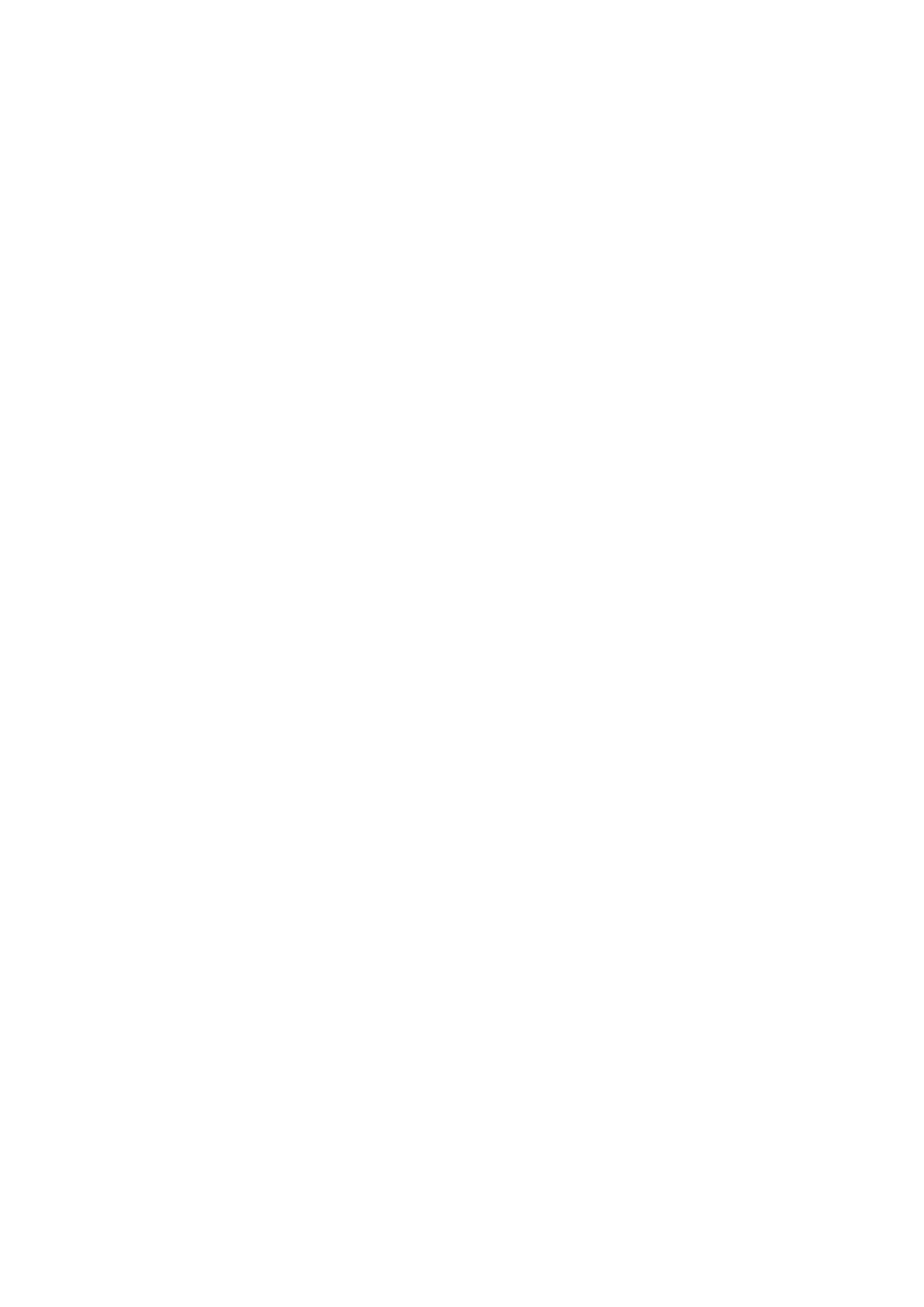## **NORTHERN TERRITORY OF AUSTRALIA** \_\_\_\_\_\_\_\_\_\_\_\_\_\_\_\_\_\_\_\_\_\_\_\_\_\_\_\_\_

**Subordinate Legislation No. 1 of 2022\*** \_\_\_\_\_\_\_\_\_\_\_\_\_\_\_\_\_\_\_\_\_\_\_\_\_\_\_\_\_

*Territory Parks and Wildlife Conservation Amendment By-laws 2022*

The Parks and Wildlife Commission of the Northern Territory, constituted by the Chief Executive Officer of the Department of Environment, Parks and Water Security, makes the following By-laws under the *Territory Parks and Wildlife Conservation Act 1976*.

J. TOWNSEND Chief Executive Officer

Date of making: 20 January 2022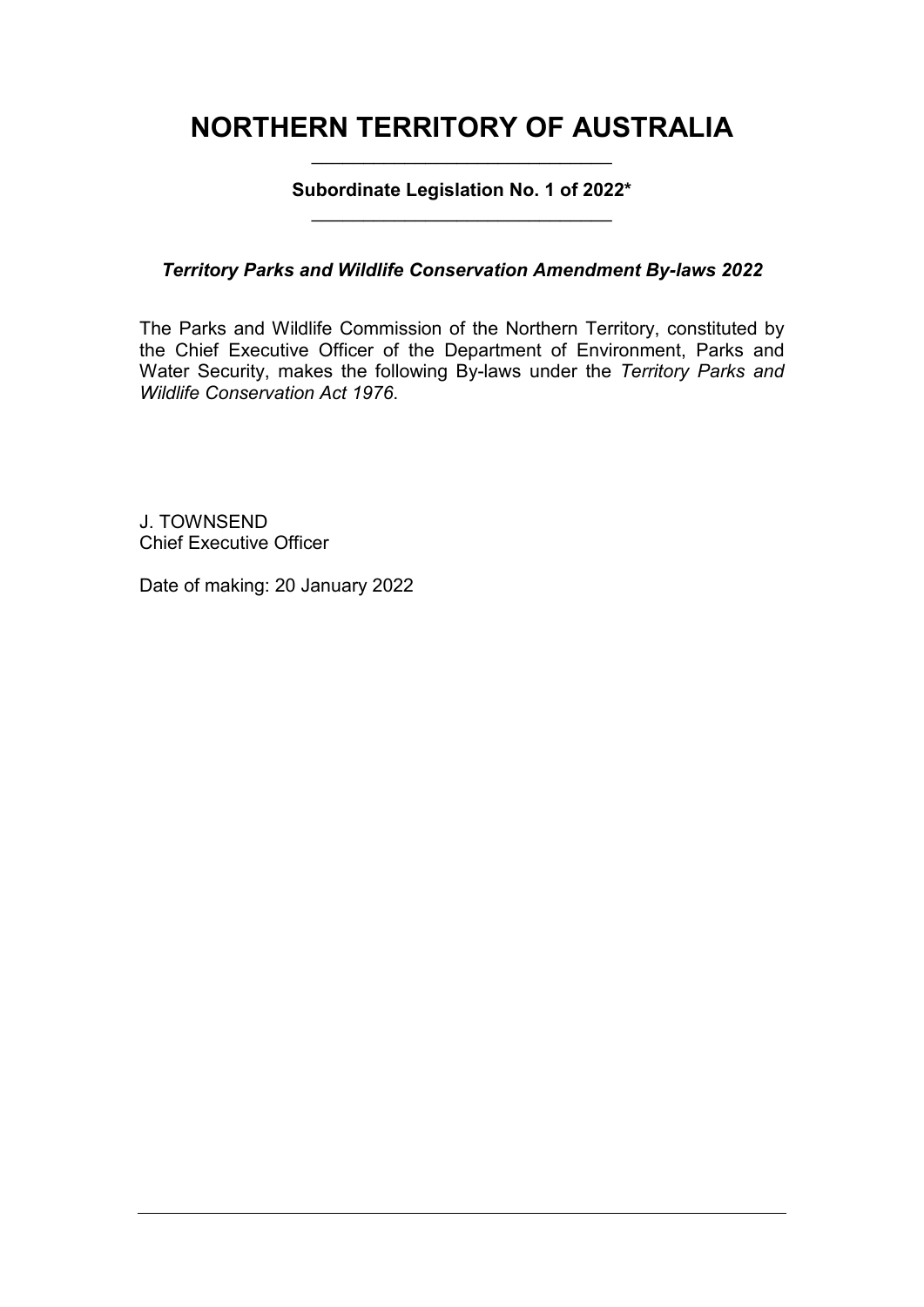| $\overline{\mathbf{1}}$ | <b>Title</b>                                                                                           |  |  |
|-------------------------|--------------------------------------------------------------------------------------------------------|--|--|
|                         | These By-laws may be cited as the Territory Parks and Wildlife<br>Conservation Amendment By-laws 2022. |  |  |
| $\overline{2}$          | <b>Commencement</b>                                                                                    |  |  |
|                         | These By-laws commence on 1 March 2022.                                                                |  |  |
| $\mathbf{3}$            | <b>By-laws amended</b>                                                                                 |  |  |
|                         | These By-laws amend the Territory Parks and Wildlife Conservation<br>By-laws 1984.                     |  |  |
| $\overline{\mathbf{4}}$ | <b>By-law 8 amended (Camping)</b>                                                                      |  |  |
| (1)                     | By-law $8(2)(a)$                                                                                       |  |  |
|                         | omit                                                                                                   |  |  |
|                         | area; or                                                                                               |  |  |
|                         | insert                                                                                                 |  |  |
|                         | area, in accordance with a camping booking receipt issued by the<br>Commission; or                     |  |  |
| (2)                     | By-law 8(2), note, after "camping"                                                                     |  |  |
|                         | insert                                                                                                 |  |  |
|                         | booking receipt or                                                                                     |  |  |
| 5                       | <b>Schedule 3 amended (Fees)</b>                                                                       |  |  |
| (1)                     | Schedule 3, Part A                                                                                     |  |  |
|                         | omit                                                                                                   |  |  |
|                         | <b>PART A</b>                                                                                          |  |  |
|                         | insert                                                                                                 |  |  |
| Part A                  | <b>General fees</b>                                                                                    |  |  |
| (2)                     | Schedule 3, Part A, item 1                                                                             |  |  |
|                         | omit                                                                                                   |  |  |

\$400-00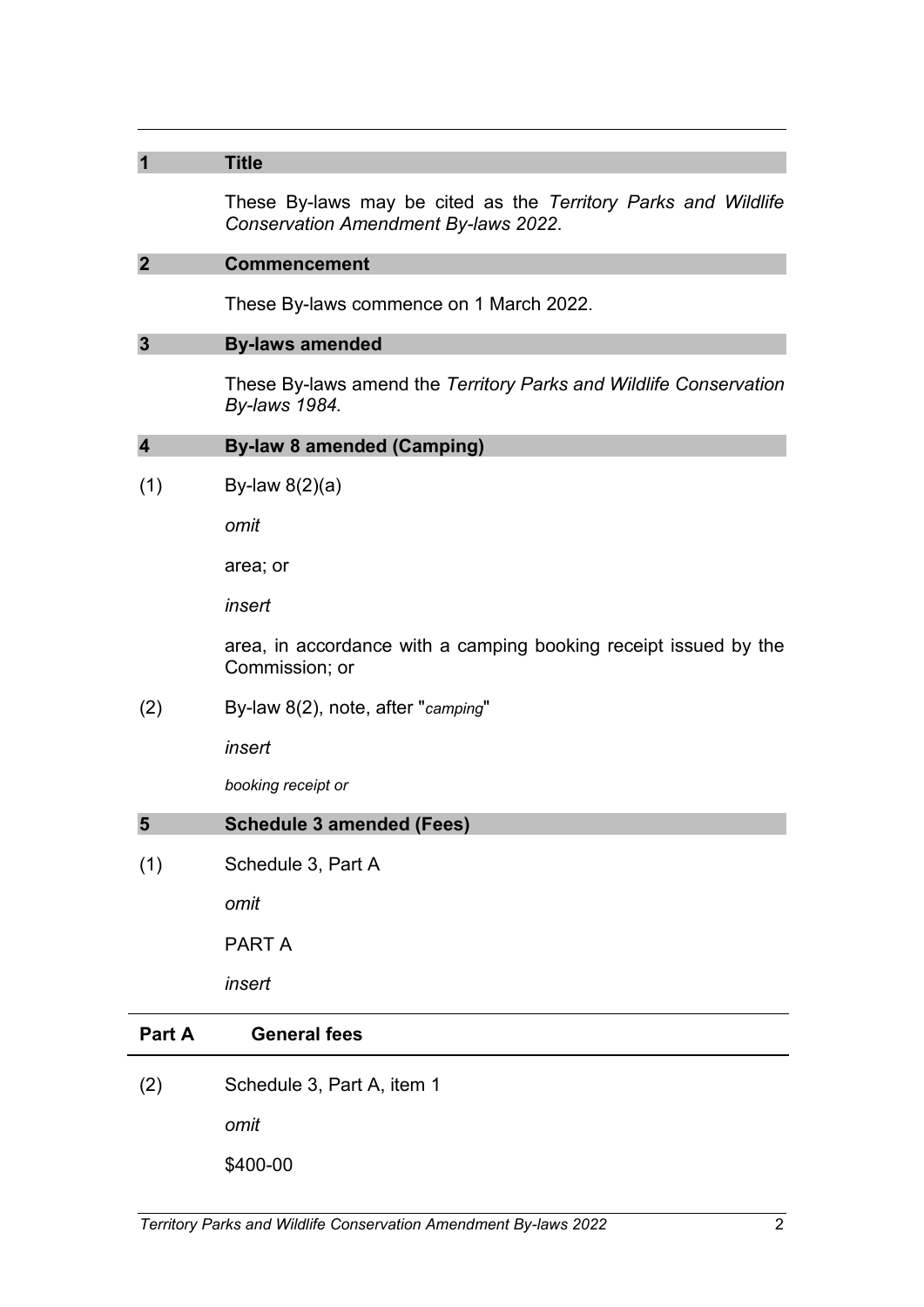*insert*

\$400.00

(3) Schedule 3, Part A, item 2

*omit*

\$15-00

*insert*

\$15.00

- (4) Schedule 3, Part A, item 3 *omit*, *insert*
- 3. Camping:
	- (a) in a category A camping area From 1 March 2022 to

30 June 2022

\$10.00 per adult, per night \$5.00 per child, per night \$25.00 per family, per night

From 1 July 2022 to 30 June 2023

\$12.00 per adult, per night \$6.00 per child, per night \$30.00 per family, per night

From 1 July 2023

\$15.00 per adult, per night \$8.00 per child, per night \$38.00 per family, per night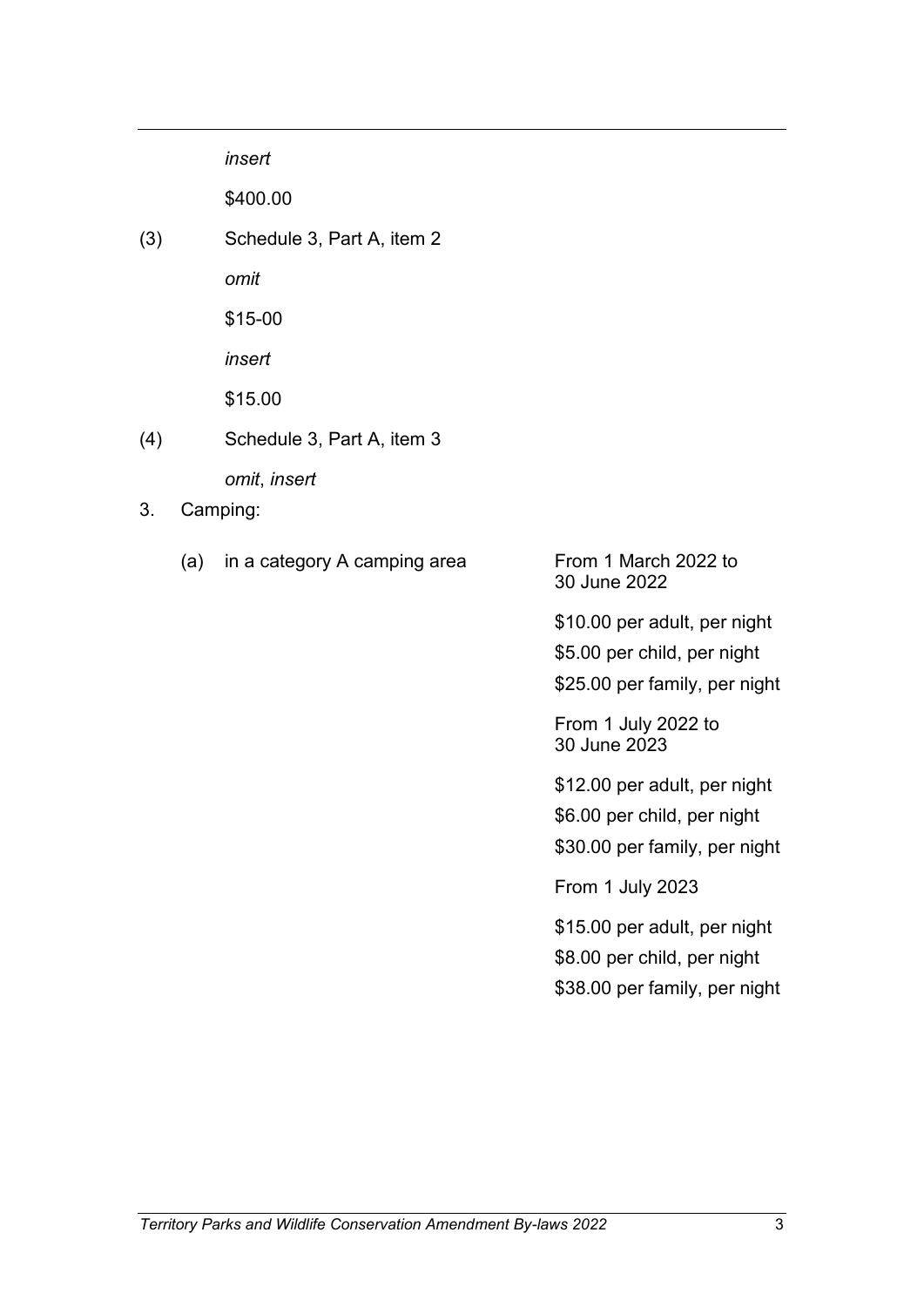|     | (b) | in a category B camping area                               | From 1 March 2022 to<br>30 June 2022                       |
|-----|-----|------------------------------------------------------------|------------------------------------------------------------|
|     |     |                                                            | \$4.00 per adult, per night                                |
|     |     |                                                            | \$2.00 per child, per night                                |
|     |     |                                                            | \$10.00 per family, per night                              |
|     |     |                                                            | From 1 July 2022 to<br>30 June 2023                        |
|     |     |                                                            | \$6.00 per adult, per night                                |
|     |     |                                                            | \$3.00 per child, per night                                |
|     |     |                                                            | \$15.00 per family, per night                              |
|     |     |                                                            | From 1 July 2023                                           |
|     |     |                                                            | \$10.00 per adult, per night                               |
|     |     |                                                            | \$5.00 per child, per night                                |
|     |     |                                                            | \$25.00 per family, per night                              |
|     | (c) | in a category D camping area                               | \$20.00 per adult, per night                               |
|     |     |                                                            | \$10.00 per child, per night                               |
|     |     |                                                            | \$50.00 per family, per night                              |
|     | (d) | by permit in a non-designated area of<br>a park or reserve | \$4.00 per adult, per night<br>\$2.00 per child, per night |
|     |     |                                                            | \$10.00 per family, per night                              |
|     |     |                                                            |                                                            |
| (5) |     | Schedule 3, Part A, item 4                                 |                                                            |
|     |     | omit                                                       |                                                            |
|     |     | $$2-00$                                                    |                                                            |
|     |     | insert                                                     |                                                            |
|     |     | \$2.00                                                     |                                                            |
| (6) |     | Schedule 3, Part A, item 4                                 |                                                            |
|     |     | omit                                                       |                                                            |
|     |     | $$1-00$                                                    |                                                            |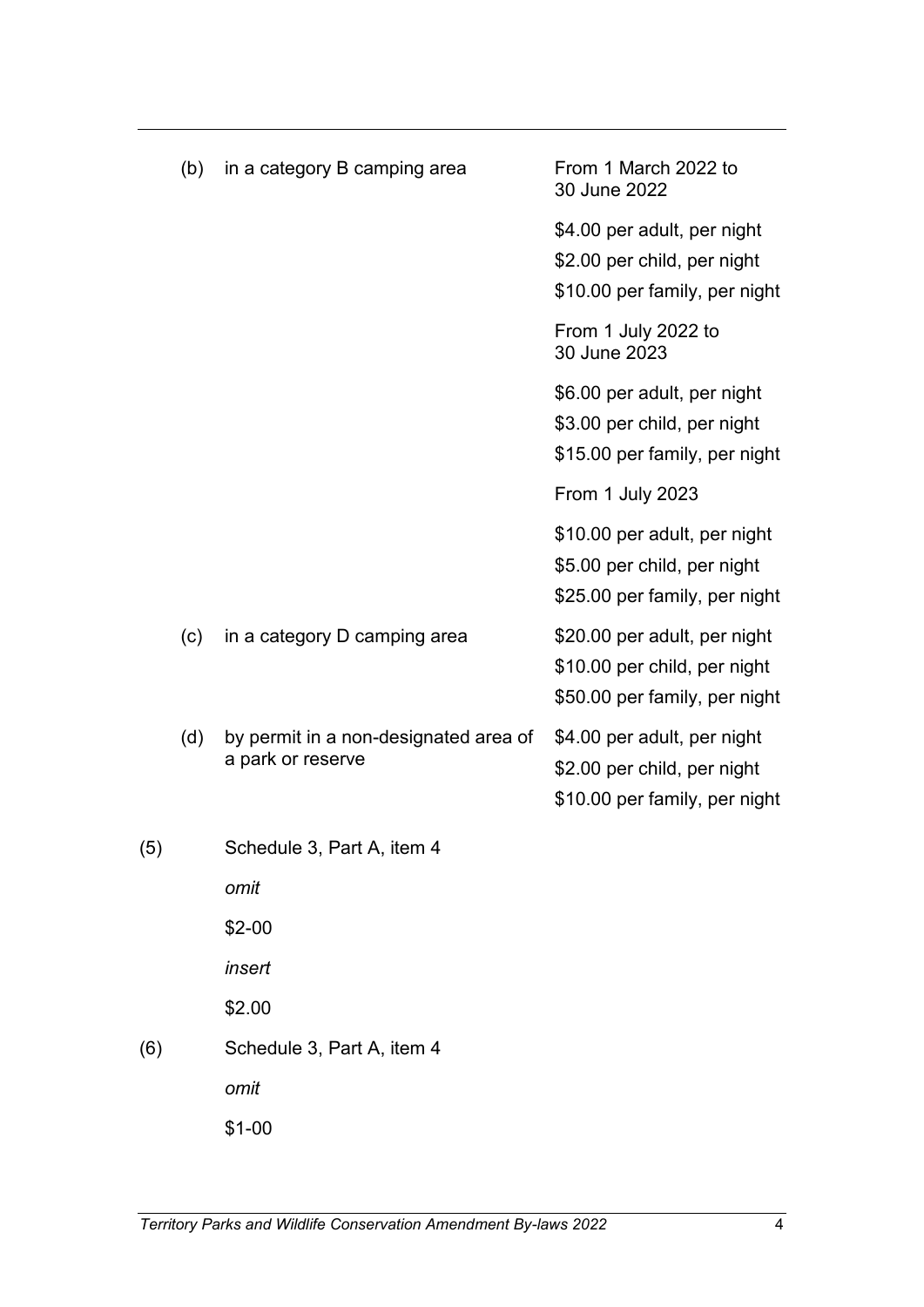*insert*

\$1.00

(7) Schedule 3, Part A, after item 4

*insert*

- 5. Overnight walks over consecutive days on one of the following walking trails:
	- (a) Larapinta trail located in the Tjoritja/West MacDonnell National Park;
	- (b) Jatbula trail located in Nitmiluk National Park;
	- (c) Tabletop track located in Litchfield National Park.

*Note for item 5 Overnight walking fees are in addition to camping fees.*

(8) Schedule 3, Part B

*omit*

all words from "PART B" to "WILDLIFE PARK"

*insert*

| Part B | <b>Entry fee to Alice Springs Desert Park and Territory Wildlife</b><br><b>Park</b> |
|--------|-------------------------------------------------------------------------------------|
| (9)    | Schedule 3, Part B                                                                  |
|        | omit                                                                                |
|        | \$37                                                                                |
|        | insert                                                                              |
|        | \$37.00                                                                             |

\$25.00 per person, per night, to a maximum of \$125.00 for a walk over

consecutive days